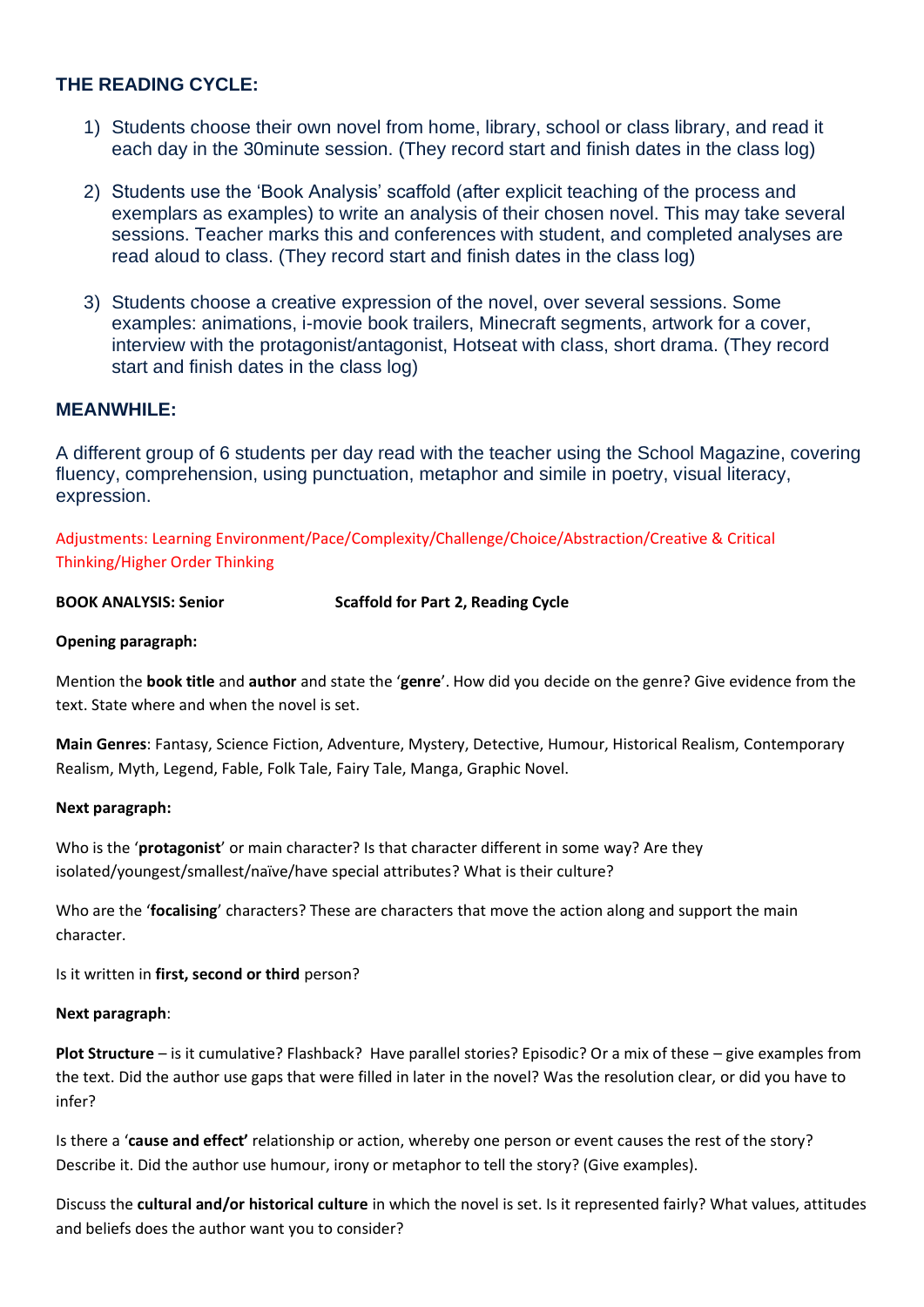## **Next paragraph:**

Is anything in the novel similar to your way of life? Do the characters act as you would, in their situation? **Can you identify** with any of the feelings or actions of the characters?

What is your **personal response** to the story? Why? How did the author's use of vocabulary, mood, suspense and other techniques make you feel? Did the author use foreshadowing or cliff hangers? How did the author appeal to your emotions? Give examples from the text.

# **Next paragraph:**

Is the book presented in a conventional layout, or is it graphic, or in diary format, or somehow different to a usual book?

## **Next paragraph:**

Theme & Symbol: What was the significant message in the text? A theme is a sentence, about the overall message the book is sending the reader. Can you identify any symbols in the text, ie, an object such as a sword, special book, ring , elixir, etc.

**Final Paragraph**: Your summation of the book, and your recommendation (or not) to which age group you feel it suits.

# **DIFFERENTIATION ADJUSTMENTS:**

CHOICE:

• students choose their own novel for the 'Reading Cycle' – bringing a book from home, Library, school library or choosing from the class library. Students often recommend books to each other. Students choose how to creatively express part of the novel in Part 3, Reading Cycle. Student interest tasks.

# PACE:

- adjustments to pace can be faster or slower, to allow for deep engagement. Students read their chosen novel at their own pace
- negotiating a variety of completion dates to better organise learning, providing scaffolds and explicitly modelling these to students, facilitating time schedules and enabling goal setting

# COMPLEXITY:

• making and finding connections, going into greater depth and deeper analysis

# CHALLENGE:

• negotiated independent projects, justifying thinking, making shifts in learning. Above level outcomes.

# ABSTRACTION:

- unpacking thinking at a deeper level, demanding justification of reason and thought,
- seeking justification of thinking and reasoning through different means, asking 'what makes you say that?'
- embedding concepts into the learning, rather than just topics,
- using advanced level content that goes beyond what is usually expected.